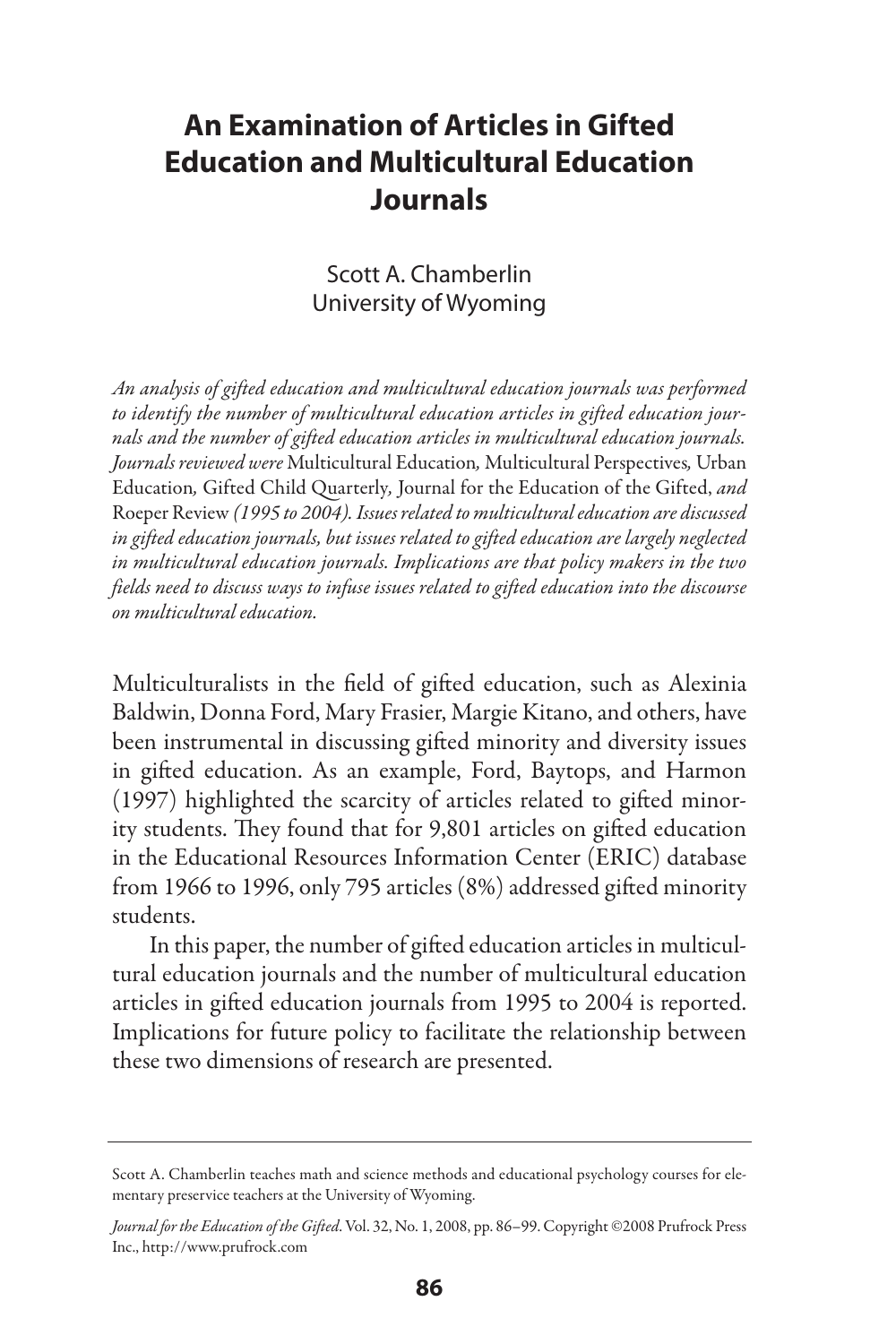# **Defining Multicultural Education**

Banks and Banks (2001) defined multicultural education as

An idea, an educational reform movement, and a process whose major goal is to change the structure of educational institutions so that male and female students, exceptional students, and students who are members of diverse racial, ethnic, language, and cultural groups will have an equal chance to achieve academically in school. (p. 1)

Thus, multicultural education may be interwoven throughout various curricula and disciplines. Ford and Grantham (1996) defined multicultural education as,

A philosophy that is based on the fundamental belief that all people must be accorded respect, regardless of age, race, ethnicity, gender, socio-economic status (SES), religion, physical ability, and mental ability. It is predicated on the belief that all people have intrinsic worth. (p. 73)

Multicultural education may mean different things to different people (Gorski, 2000), and it is associated with terms such as equal opportunity, pluralism in ethnicities and cultures, and a respect for differences. Consequently, multicultural education has been viewed as the vehicle to reduce many of the injustices in education as it promotes social justice (National Association for Multicultural Education [NA*ME*], 2003).

Articles in multicultural education journals are varied in their focus. Common topics that are covered in multicultural education journals are culture (Ferguson, 2003; Rueda, Monzó, & Higareda, 2004; Williams, 2004), gender (Montecinos & Nielsen, 2004; Clark & Gorski, 2002), culture-gender (Davis, 2003; Fashola, 2003), socioeconomic status (Moore & Moore, 2003; Reay, 2004), and sexual orientation (Akintunde, 2004; McCarthy, 2003). Articles with an emphasis on culture-gender are articles that focus on both topics rather than merely one topic (e.g., African American females).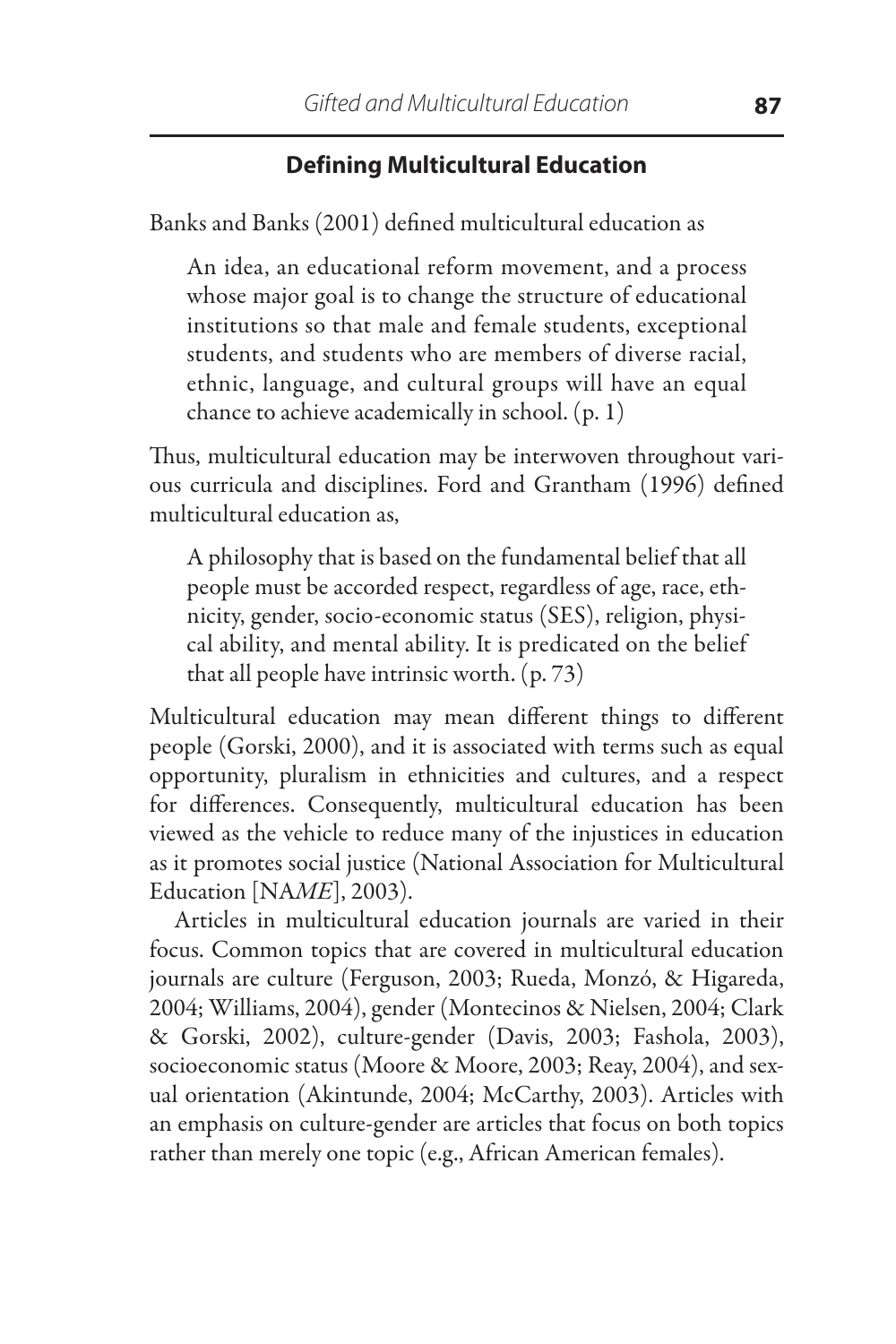# **Defining Gifted Education**

Relative to defining gifted education, it appears as though considerably more attention has gone into conceptualizing giftedness. Mönks, Heller, and Passow (2000) regarded gifted education as

. . . educational settings and learning environments that make available opportunities for students to acquire the knowledge, insights, skills, understandings, motivation, interest, values, and other learning that will enable them to perform at high levels of excellence that might be described as gifted or talented. (p. 846)

Though not a definition per se, Feldhusen (2003) discussed the responsibility of gifted education when he stated that the task is to ". . . help each youngster utilize his or her emerging talents, aptitudes, and capabilities to the fullest extent in order to achieve career success and personal fulfillment at the highest possible level" (p. 34).

Much like articles in multicultural education journals, the focus of articles in gifted education journals is varied. For instance, topics that are often covered in gifted education journals are gifts (Cramond, 2004; Hartnett, Nelson, & Rinn, 2004), talents (Newman, 2005; Worrell & Schaefer, 2004), intellect (Gottfried & Gottfried, 1996; Mayer, 2001), achievement (Grantham, 2004; Olszewski-Kubilius, Lee, Ngoi, & Ngoi, 2004), and academic performance (Adams-Byers, Whitsell, & Moon, 2004; Taylor & Nikolova, 2004).

In 1996, Ford and Grantham called for gifted educators to increase the attention that they donate to multicultural education because, up to that point, it had received little consideration. As evidence of this problem, they claimed that a scarcity of literature existed on multicultural education in gifted education. In their article, they addressed issues such as the need for multicultural education, the components of multicultural education, and the implementation of multicultural education. Hence, this study is an update and extension of the seminal Ford and Grantham study by exploring not only the scope to which gifted education has embraced multicultural education but the degree to which multicultural education has embraced gifted education.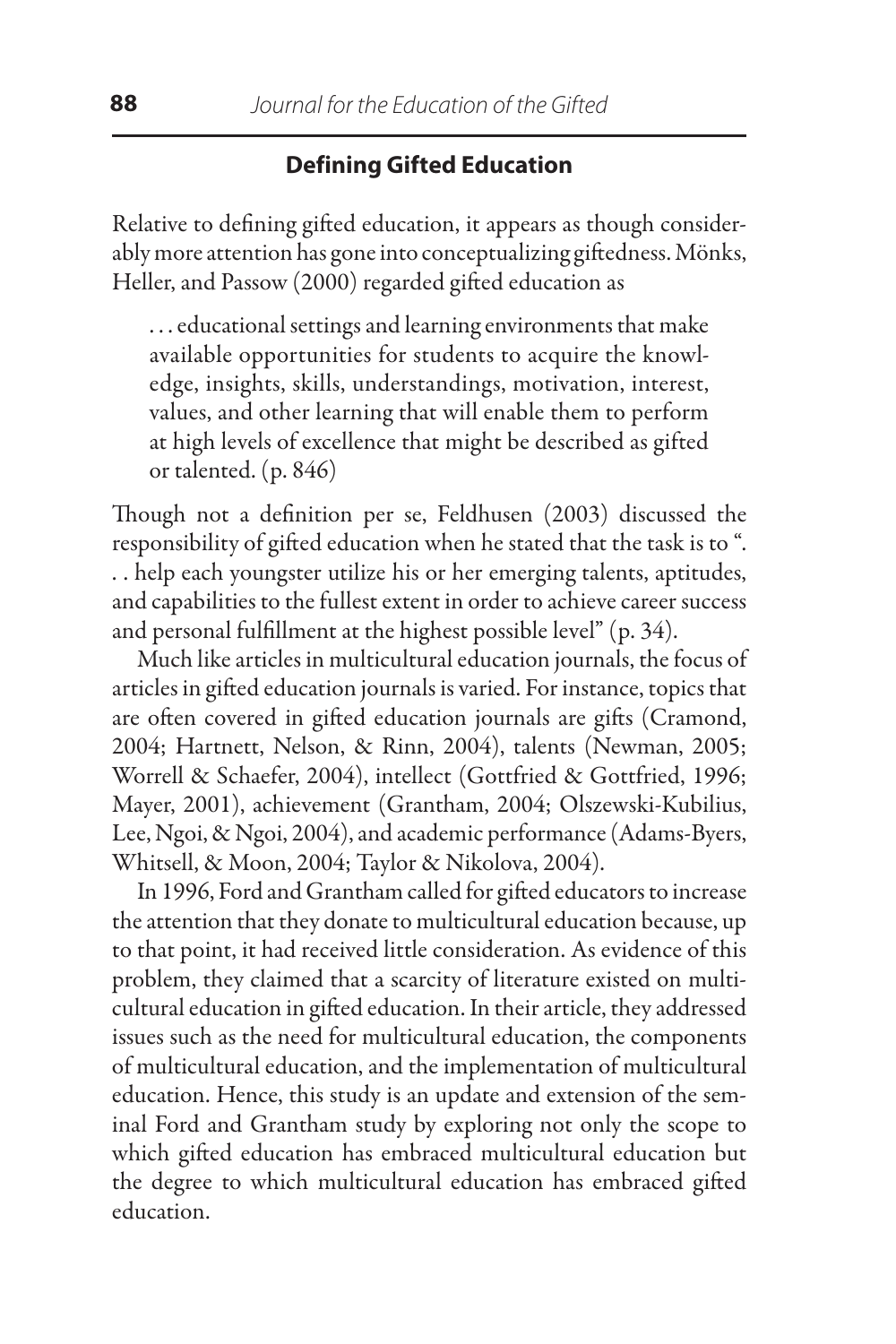## **Current Study**

The extent to which multicultural education has been inclusive of gifted education has not been questioned until recently (Chamberlin & Moore, 2006). However, the extent to which gifted education is inclusive of multicultural education has been questioned (Ford & Grantham, 1996). Hence, the current study was conducted to examine the frequency with which topics related to gifted education were included in journals in the multicultural education field and vice versa. Similar to Ford et al. (1997), a frequency count of journal articles in the respective fields was used to examine journals in the 10-year period, 1995 to 2004. Three specific questions were examined: (a) What were the total number of articles and mean number of articles per year to appear in each journal? (b) What percentage of articles per journal focused on topics from the other field? and (c) Did the number of articles from the respective fields increase or decrease from the first 5-year period to the second 5-year period?

#### **Method**

#### *Data*

In the current study, the author completed an analysis of three multicultural education and three gifted education journals from 1995 to 2004. Many journals were identified for review, but, to make the study manageable, the researcher sought three in each field. After careful consideration, *Gifted Child Quarterly* (*GCQ*), *Journal for the Education of the Gifted* (*JEG*), and *Roeper Review* (*RR*) were selected from gifted education. *Multicultural Perspectives* (*MP*), *Multicultural Education* (*ME*), and *Urban Education* (*UE*) were selected from multicultural education. According to Cabell and English (2006a), the *Gifted Child Today* review process is peer-reviewed but not blind, therefore it was not selected for this analysis. Also, Karnes and Nugent (2002) stated that the three selected journals are the three primary means of transmission of scholarly work in gifted education.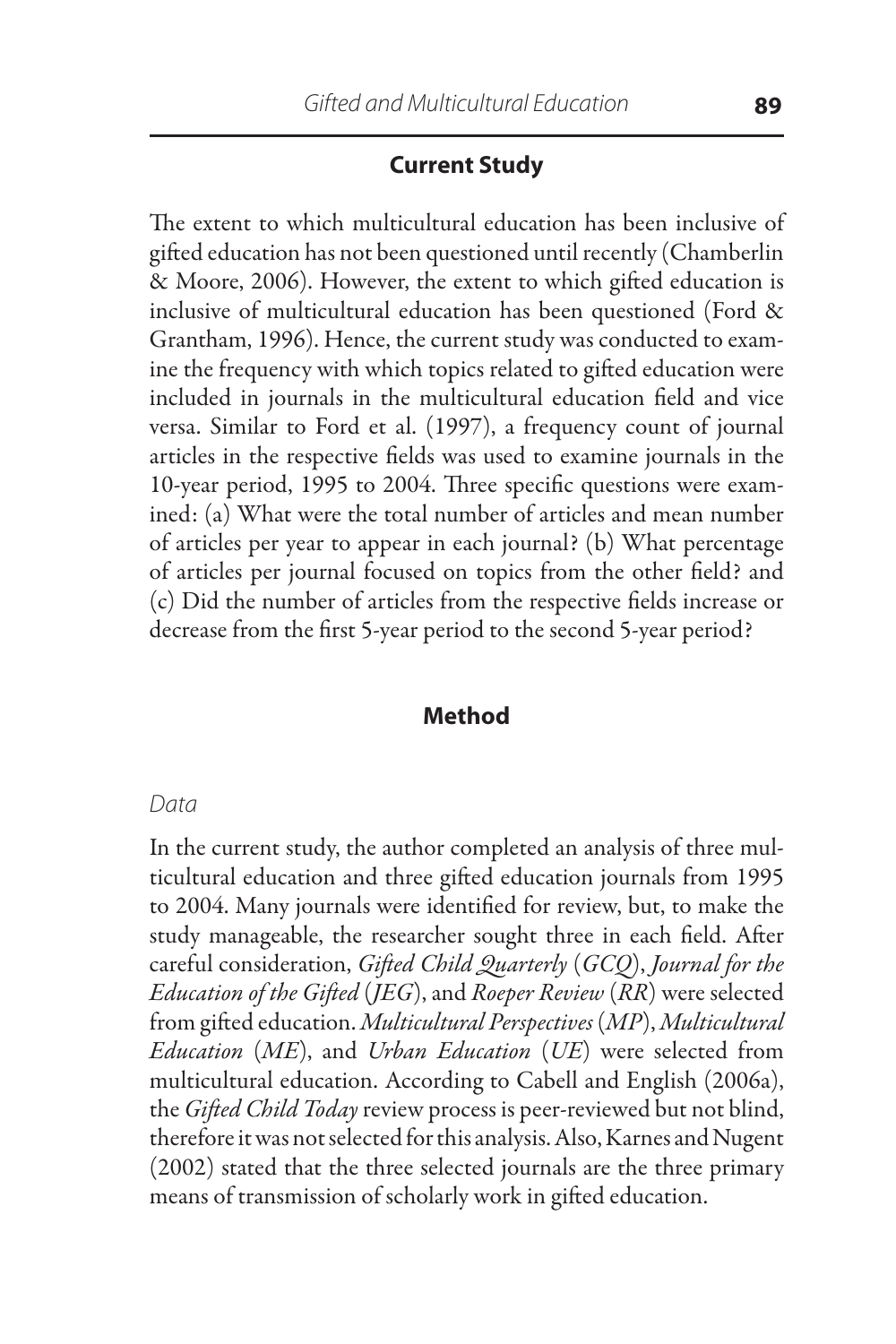*The Journal of Negro Education* was eliminated because an overall portrait of multicultural education was sought rather than scholarly work on one minority. After eliminating *The Journal of Negro Education*, four journals remained that were identical to Cabell and English's (2006a, 2006b, 2006c) criteria. An expert at the author's institution selected *MP*, *ME*, and *UE* as the three journals most representative of multicultural education (A. Jaime, personal communication, February 2, 2005). Once the journals were selected, a frequency count of articles that pertained to key words was completed.

#### *Procedure*

Prior to the frequency count of articles, an analysis of all journal article titles from *GCQ*, *JEG*, *RR*, *MP*, *ME*, and *UE* from 1995 to 2004 was conducted to identify key words for each field. By looking at article titles from multicultural education and gifted education, key words were identified for use in searching the other type of journal. As an example, in multicultural education journal titles, five key words were identified: *culture*, *gender*, *culture-gender*, *socioeconomic status* (SES), and *sexual orientation*. Subsequently, these words were taken from the initial perusal of multicultural education journals and used in searching gifted education journals to identify articles that addressed multicultural education. The same process was completed with gifted education journals for use in searching multicultural education journals. The five key words were *gift*, *talent*, *intellect, achievement*, and *academic*. In each case, when the key words were found in the title, the respective abstract and article were read. Hard copies of the six journals were examined rather than electronic copies, and a count was kept of articles identified by either title or topics raised in the first few paragraphs.

#### **Results**

#### *Gifted Education Articles in Multicultural Education Journals*

Eight (0.9%) of the 877 articles in the three multicultural education journals had a focus on topics related to gifted education. From 1995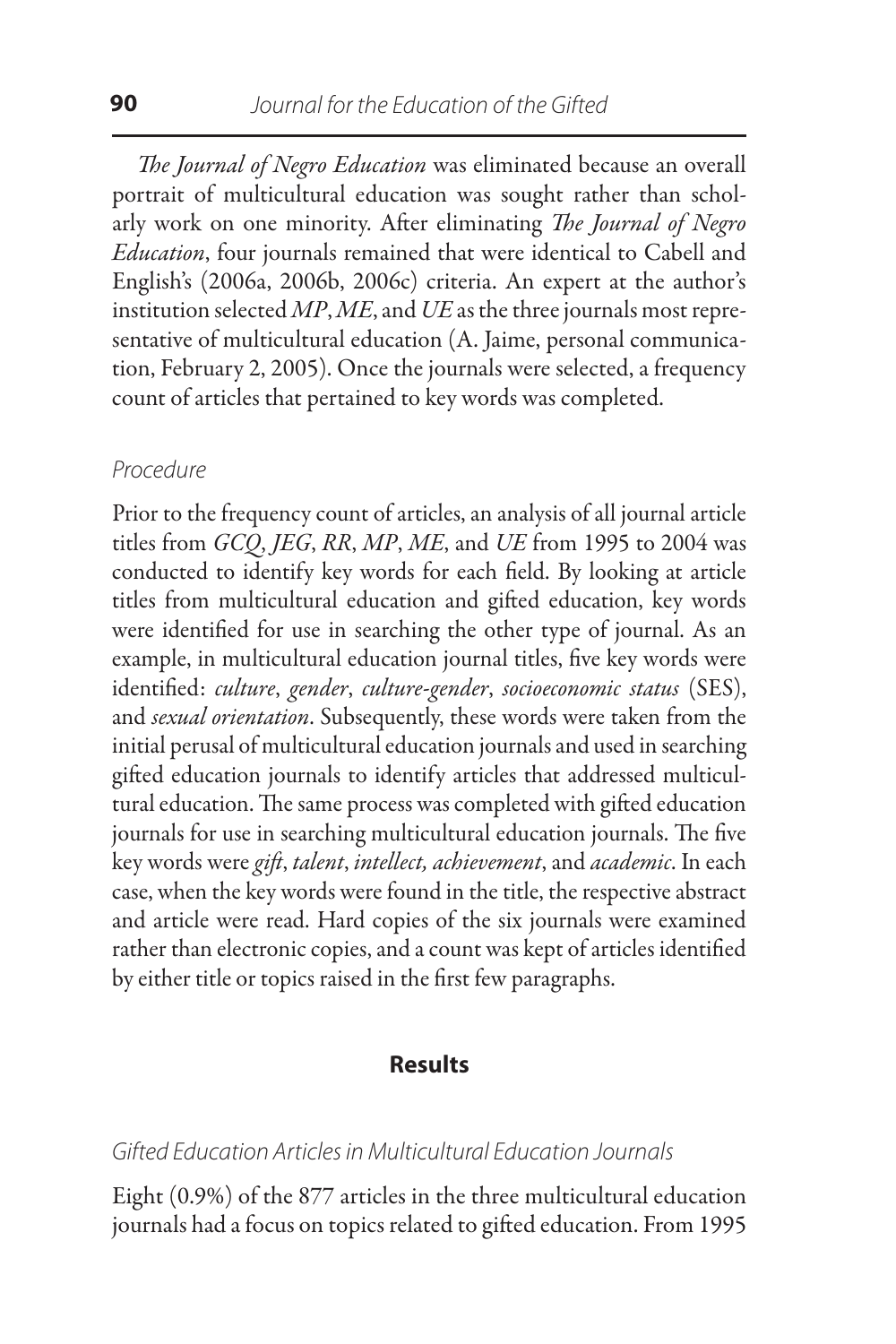to 2004, *UE* printed seven articles on gifted education, *ME* printed one article, and *MP* failed to print an article on topics related to gifted education since the journal originated in 1999. Although the total number of years of multicultural education publications was short by 4 years, the loss of years was mathematically eliminated. *MP* would have needed to compile 10 editions of 14 articles each on gifted education to offset the lack of coverage of gifted education in the *UE* and *ME*. In terms of percent, 0.02% of *UE*'s, 0.003% of *ME*'s, and 0% of *MP*'s articles focused on topics related to gifted education. In the first 5-year period and the second 5-year period, multicultural education journals published four articles on topics related to gifted education (see Table 1).

## *Multicultural Education Articles in Gifted Education Journals*

One hundred and forty-seven (15.7%) of the 937 articles in the three gifted education journals had a focus on topics related to multicultural education. From 1995 to 2004, *RR* published 63 articles, *GCQ* published 43 articles, and *JEG* published 41 articles on topics related to multicultural education. In terms of percent, 13% of *RR*'s, 17.6% of *GCQ*'s, and 19.7% of *JEG*'s articles focused on topics related to multicultural education. From the first 5-year period to the second 5-year period, gifted education journals had a decrease (77 to 70) in the number of articles with topics related to multicultural education (see Table 1).

#### **Discussion**

In 1999, Ford and Harris claimed that "Multicultural education is noticeably absent from gifted education" (p. xi). Analysis of the number of articles from 1995 to 2004 illustrates that multicultural education journals have poorly represented gifted education. In the same period, however, gifted education journals have represented multicultural education quite well.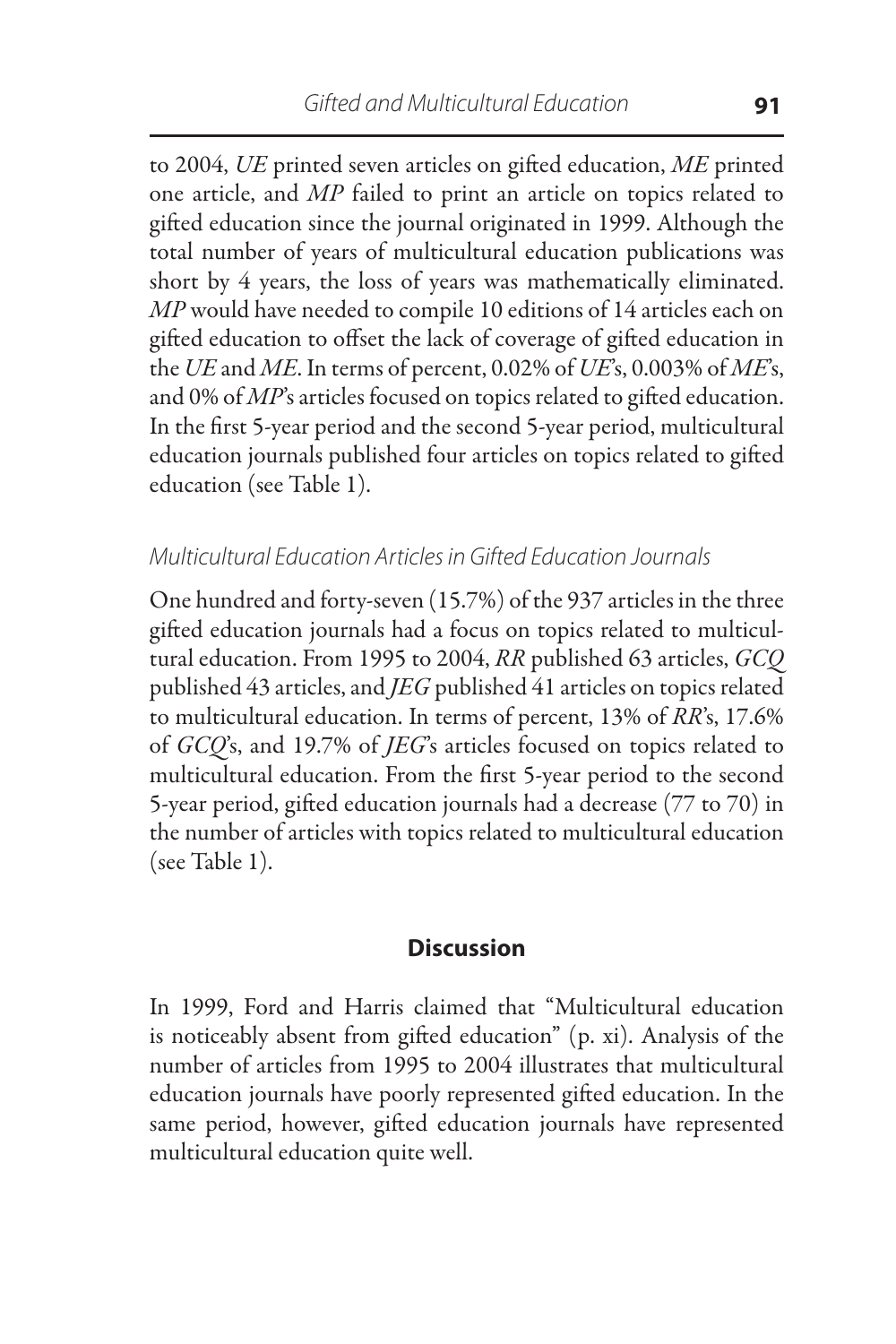|                                            |    |   |                         |   |               |  |                              |  | identified<br>Articles<br>$1995 -$ | identified<br>Articles<br>$2000 -$ | articles<br>Total | Mean per       |
|--------------------------------------------|----|---|-------------------------|---|---------------|--|------------------------------|--|------------------------------------|------------------------------------|-------------------|----------------|
| Journal year                               | 95 |   | 96 97 98 99             |   |               |  | $00 \t 01 \t 02 \t 03 \t 04$ |  | 1999                               | 2004                               | reviewed          | year           |
| Multicultural Education                    |    |   |                         |   |               |  |                              |  |                                    |                                    | 345               |                |
| Multicultural Perspectives                 | Ž  | Ž | Ž                       | Å |               |  |                              |  |                                    |                                    | 223               | $_{\rm 0.0}$   |
| Urban Education                            |    |   |                         |   | $\frac{1}{1}$ |  |                              |  |                                    |                                    | 309               | 0.7            |
| Roeper Review                              |    |   |                         |   |               |  |                              |  | 37                                 | 26                                 | 484               | G3             |
| Journal for the Education of<br>the Gifted |    |   |                         |   |               |  |                              |  | ಸ                                  | 20                                 | 208               | $\frac{41}{5}$ |
| Gifted Child Quarterly                     |    |   | $4$ 5 $4$ 3 3 4 6 5 5 4 |   |               |  |                              |  | $^{19}$                            | 24                                 | 245               | 43             |
|                                            |    |   |                         |   |               |  |                              |  |                                    |                                    |                   |                |

Articles Published in Journals 1995-2004 **Table 1 Articles Published in Journals 1995–2004** Table 1

*Note.* ª indicates no data and is the result of the journal not being in publication (rather than not being searched). *Multicultural Perspectives* started publication in *Note.* <sup>a</sup> indicates no data and is the result of the journal not being in publication (rather than not being searched)*. Multicultural Perspectives* started publication in<br>1999.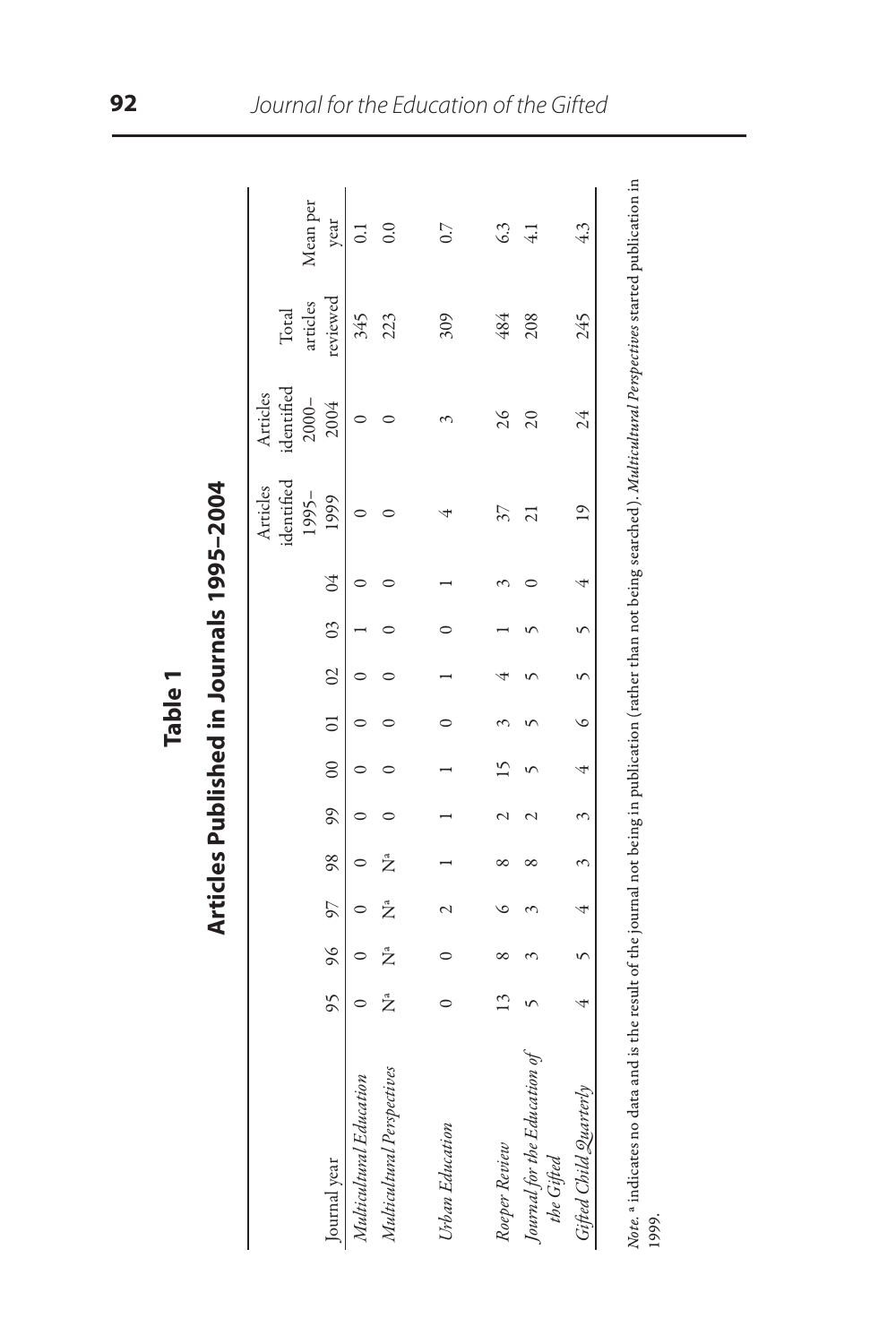## *Gifted Education Articles in Multicultural Education Journals*

Unfortunately, the data reveal that gifted education is underrepresented in multicultural education. If the relationship between gifted education and multicultural education is to grow, multicultural education policy makers must invest more attention in topics related to gifted education.

The analysis of journal articles is but one way to analyze the relationship between multicultural and gifted education. Authors and researchers in the field of gifted education appear to view multicultural education as a critical component to success in promoting gifted education, but authors and researchers in the field of multicultural education may not hold the same perspective of gifted education as a critical component to success in multicultural education. By not discussing or providing examples of how gifted education has embraced multicultural education, experts in the field of multicultural education may perpetuate the myth that individuals of various cultures are not welcome in gifted education. This neglect is equally damaging to the fields of multicultural and gifted education.

#### *Multicultural Education Articles in Gifted Education Journals*

Efforts to promote diversity and multicultural education in the field of gifted education appear to be ongoing as illustrated by the data. For instance, grants are offered, such as the Minority Initiative for Gifted Scholars at Purdue University (Moon & Cleveland, 2001); symposia in gifted education to infuse topics related to multicultural education take place (e.g., a DISCOVER III presentation entitled "A Symposium on Culture-Fair, Intelligence-Fair Alternative Assessment for Identification of Gifted Individuals" presented at the 12th World Conference of the World Council for Gifted and Talented Children in 1997); and, in 1993, the U.S. Department of Education's (1993) definition of giftedness was altered to include people of various cultures. Moreover, authors in gifted education have contributed nonjournal publications, such as Boothe and Stanley's (2004) book *In the Eyes of the Beholder: Critical Issues for Diversity in Gifted Education* and Ford and Harris' (1999) book *Multicultural Gifted Education*, that have discussed various cultures and their value to gifted education.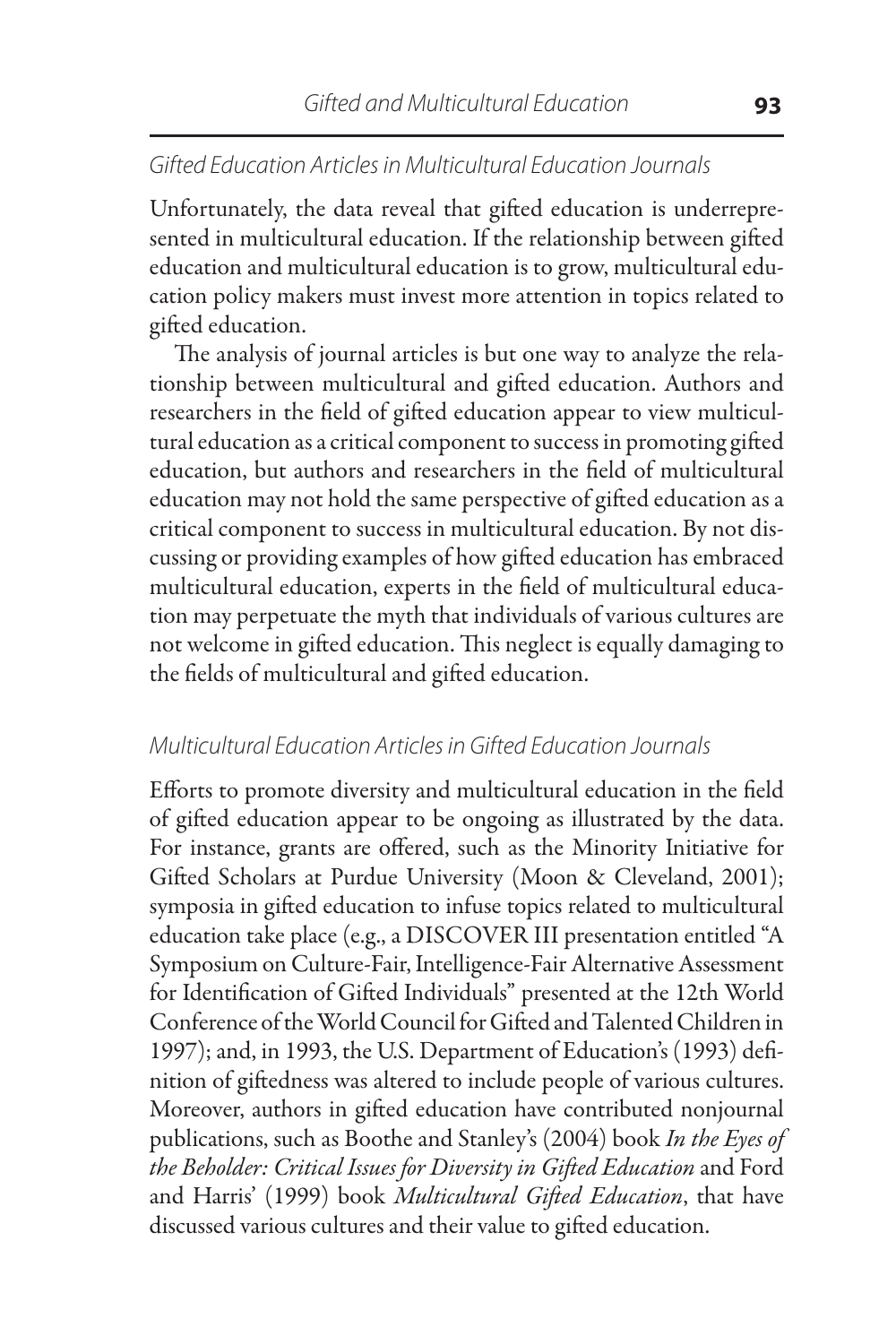#### *Implications*

This research has two implications. The first implication is that leading researchers and policy makers in the field of multicultural education need to focus (some) research efforts on gifted education. In 2002, Ford, Harris, Tyson, and Trotman called for gifted educators to embrace multicultural education. It appears as though these efforts are underway by gifted educators. For a relationship to be established, multicultural educators need to embrace and value gifted educators as well.

By analyzing a cross-section (1995–2004) of journals in multicultural education, it appears that gifted education has been largely neglected in the field of multicultural education. Conversely, by analyzing a cross-section of journals in gifted education, it appears that multicultural education is important to the field of gifted education and, in fact, it has been embraced. If the field of multicultural education purports to represent and be a voice for exceptional students, as Banks and Banks (2001) stated, then it would make sense that researchers in multicultural education would focus some effort on gifted education.

The second implication is that gifted educators and multicultural educators need to discuss ways in which the two fields can work together on initiatives to infuse topics related to gifted education into multicultural education. It is unlikely that the lack of representation of gifted education in the field of multicultural education ends in journal publications. A perusal of initiatives in multicultural education to promote gifted education, such as grants, symposia, and books, yielded no results. Multicultural education emphasizes the reduction of injustice and the promotion of social justice in education (NA*ME*, 2003). One example of an educational injustice is that gifted minorities may be perceived negatively by peers in urban environments (Holmes, 2003). Although this injustice is not directly attributable to the lack of gifted education articles in multicultural education journals, it may be possible that researchers in multicultural education could help reduce this stigma by working with gifted educators.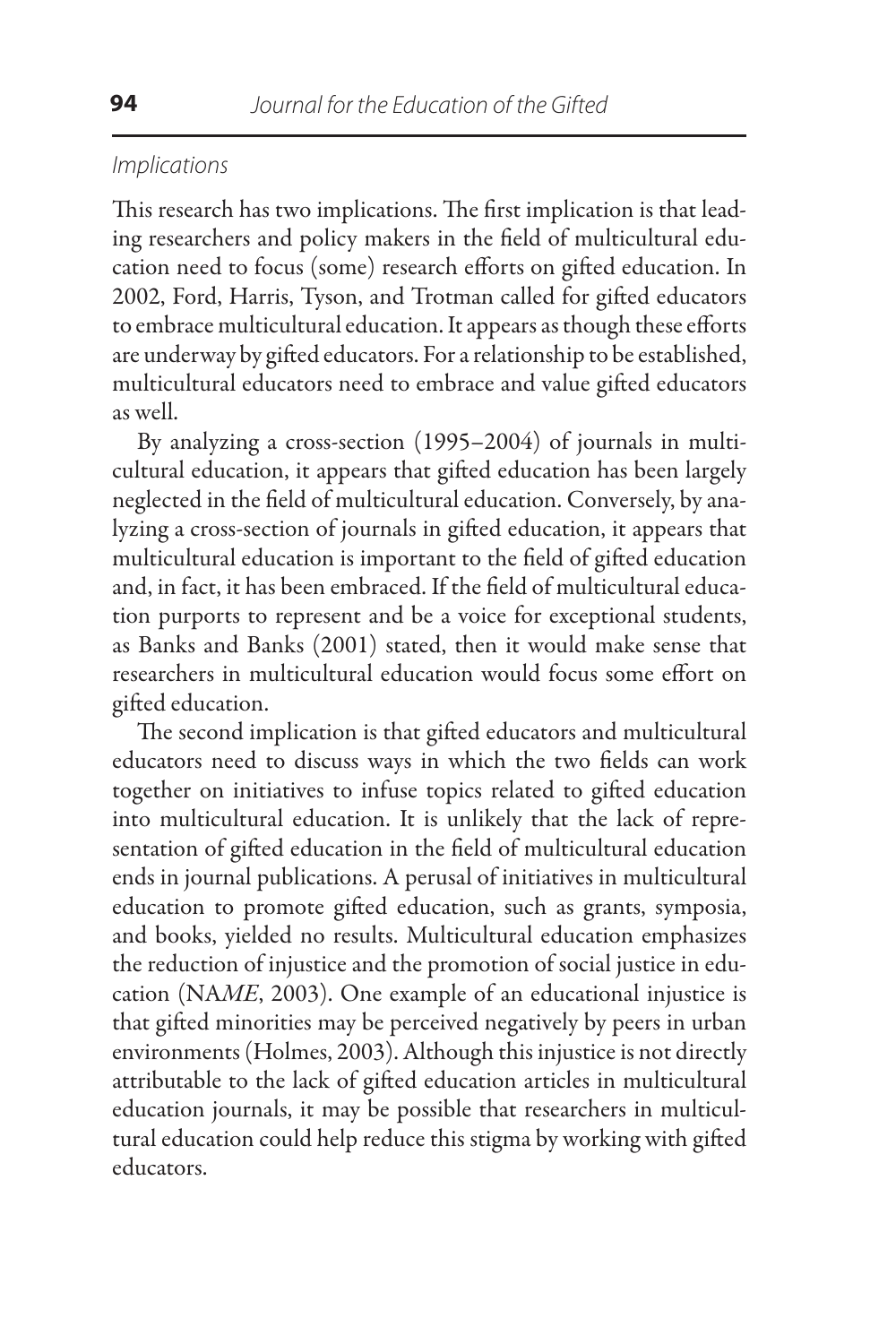#### *Limitations*

The most significant limitation to this study is that only three journals from each field were used to count articles. Using these six journals did omit the use of well-known journals such as the *Journal of Negro Education, Urban Review, Journal of International Gifted Education, Gifted Child Today, Gifted Education International*, *Australasian Journal of Gifted Education, Journal of Secondary Gifted Education*, and others*.* Another limitation is that representation was viewed by counting journal articles as Ford, Baytops, and Harmon did in 1997. Representation is much deeper than merely the number of journal articles, but this study was similar to their 1997 study.

#### *Areas for Future Research*

To document the extent to which areas of education discuss issues related to multicultural education, perhaps similar analysis should take place in other areas of education. Using the framework provided in this study, the relationship between multicultural education and special education could be investigated. Various disciplines of education could be analyzed as well. For instance, the relationship between multicultural education and mathematics could be investigated.

The contributions of experts such as Alexinia Baldwin, Donna Ford, Mary Frasier, Margie Kitano, and others have been instrumental in helping gifted education become a more comprehensive field than it was years ago. Data from this analysis reveal that gifted education has been successful in infusing topics related to multicultural education into the field of gifted education. Nevertheless, successfully infusing topics related to multicultural education into gifted education and the recruitment of minorities are not the same issue. A disconcerting notion is that the number of minorities in gifted education remains less than desirable, as it is currently unsatisfactory.

#### **References**

Adams-Byers, J., Whitsell, S. S., & Moon, S. M. (2004). Gifted students' perspectives of the academic and social/emotional effects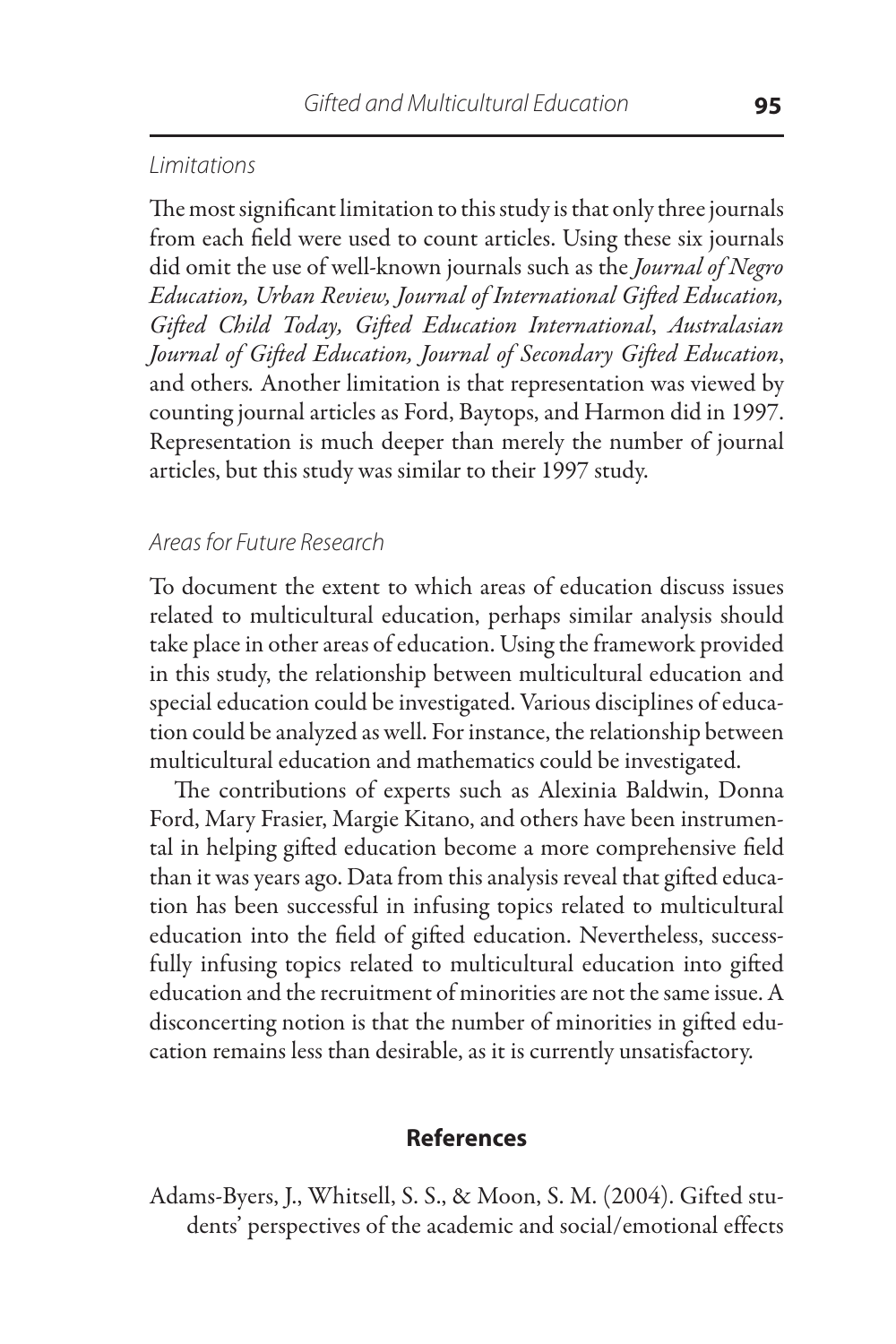of homogeneous and heterogeneous grouping. *Gifted Child Quarterly, 48,* 7–20.

- Akintunde, O. (2004). A letter to Matthew. *Multicultural Perspectives, 6,* 49–52.
- Banks, J. A., & Banks, C. A. M. (2001). *Multicultural education: Issues and perspectives* (4th ed.)*.* New York: Wiley.
- Boothe, D., & Stanley, J. (2004). *In the eyes of the beholder: Critical issues for diversity in gifted education.* Waco, TX: Prufrock Press.
- Cabell, D. W. E., & English, D. L. (2006a). *Cabell's directory of publishing opportunities in educational curriculum and methods, Volume I* (7th ed.)*.* Beaumont, TX: Cabell Publishing.
- Cabell, D. W. E., & English, D. L. (2006b). *Cabell's directory of publishing opportunities in educational curriculum and methods, Volume II* (7th ed.)*.* Beaumont, TX: Cabell Publishing.
- Cabell, D. W. E., & English, D. L. (2006c). *Cabell's directory of publishing in educational psychology and administration, Volume II* (7th ed.)*.* Beaumont, TX: Cabell Publishing.
- Chamberlin, S. A., & Moore, A. (2006). Cognizance of gifted education among elementary education professors in MCREL member states. *Roeper Review, 29,* 49–54.
- Clark, C., & Gorski, P. (2002). Multicultural education and the digital divide: Focus on gender. *Multicultural Perspectives, 4,* 30–40.
- Cramond, B. (2004). Can we, should we, need we agree on a definition of giftedness? *Roeper Review, 27,* 15–16.
- Davis, J. E. (2003). Early schooling and academic achievement of African-American males. *Urban Education, 38,* 515–537.
- DISCOVER III. (1997, August). *A symposium on culture-fair, intelligence-fair alternative assessment for identification of gifted individuals*. Presented at the 12th World Conference of the World Council for Gifted and Talented Children, Seattle, WA.
- Fashola, O. S. (2003). Developing the talents of African-American male students during the non-school hours. *Urban Education, 38,* 398–430.
- Feldhusen, J. F. (2003). Beyond general giftedness: New ways to identify and educate gifted, talented, and precocious youth. In J. H. Borland (Ed.), *Rethinking gifted education* (pp. 34–45). New York: College Teachers Press.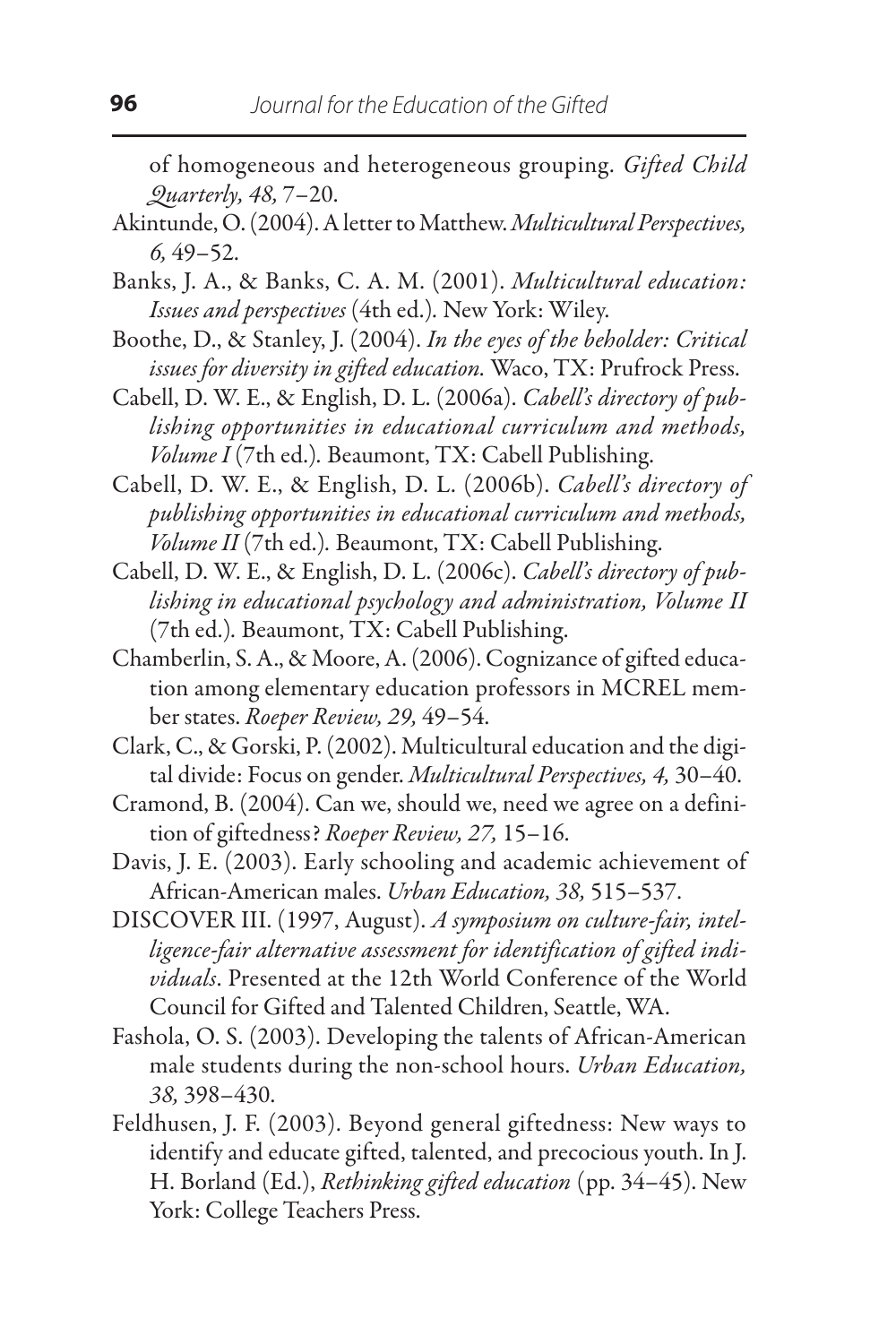- Ferguson, R. E. (2003). Teachers' perceptions and expectations and the Black-White test score gap. *Urban Education, 38,* 460–507.
- Ford, D. Y., Baytops, J. L., & Harmon, D. A. (1997). Helping gifted minority students reach their potential: Recommendations for change. *Peabody Journal of Education, 72,* 201–216.
- Ford, D., & Grantham, T. (1996). Multicultural gifted education: A wakeup call to the profession. *Roeper Review, 19,* 72–78.
- Ford, D., & Harris, J. J. (1999). *Multicultural gifted education.* New York: Teachers College Press.
- Ford, D. Y., Harris, J. J., Tyson, C. A., & Trotman, M. F. (2002). Beyond deficit thinking. *Roeper Review, 24,* 52–58.
- Gorski, P. (2000). *Multicultural education for equity in schools: A working definition.* Retrieved on February 2, 2005, from http:// www.edchange.org/multicultural/initial.html
- Gottfried, A. E., & Gottfried, A. W. (1996). A longitudinal study of academic intrinsic motivation in intellectually gifted children: Childhood through early adolescence. *Gifted Child Quarterly, 40,* 179–183.
- Grantham, T. (2004). Rocky Jones: Case study of a high-achieving Black male's motivation to participate in gifted classes. *Roeper Review, 26,* 208–215.
- Hartnett, D. N., Nelson, J. M., & Rinn, A. N. (2004). Gifted or ADHD? The possibility of misdiagnosis. *Roeper Review, 26,*  73–76.
- Holmes, S. N. (2003). To be young, gifted, and Black: An exploratory study of a special population of African-American female adolescent students. *Dissertation Abstracts International, 63*(8- B), 3895. (UMI No. 3062469)
- Karnes, F. A., & Nugent, S. A. (2002). Publishing in gifted education: Information for writers. *Roeper Review, 25,* 32–36.
- Mayer, J. D. (2001). Emotional intelligence and giftedness. *Roeper Review, 23,* 131–137.
- McCarthy, L. (2003). What about the "T"? Is multicultural education ready to address transgender issues? *Multicultural Perspectives, 5,*  46–48.
- Mönks, F. J., Heller, K. A., & Passow, A. H. (2000). Reflections on where we are and where we are going. In K. A. Heller, F. J. Mönks,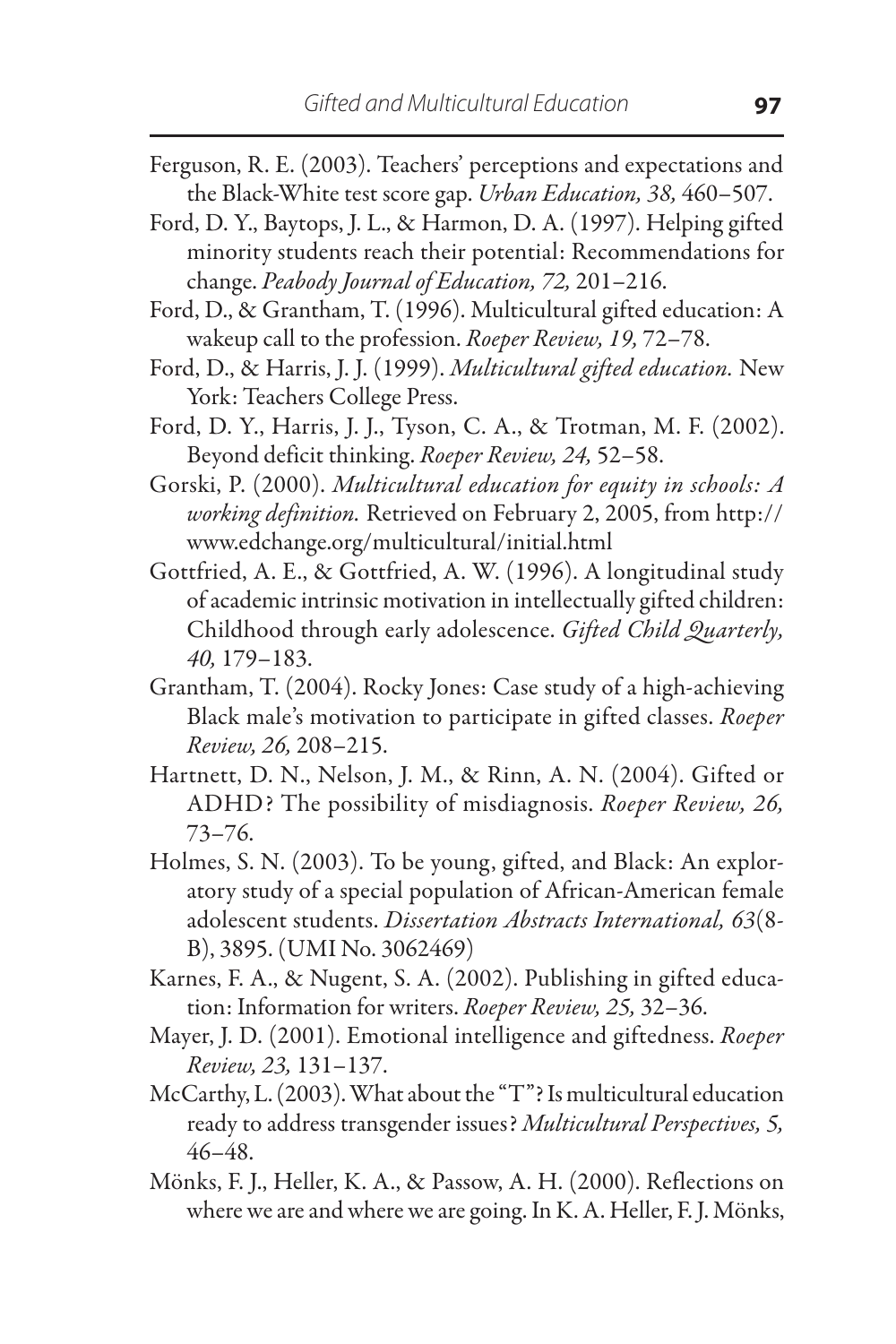R. J. Sternberg, & R. F. Subotnik (Eds.), *International handbook of giftedness and talent* (pp. 839–863). Amsterdam: Elsevier.

- Montecinos, C., & Nielsen, L. E. (2004). Male elementary preservice teachers gendering of teaching. *Multicultural Perspectives, 6,*   $3 - 9.$
- Moon, S. M., & Cleveland, E. (2001, November). *Minority initiative for gifted students: Model I.* Paper presented at the annual meeting of the National Association for Gifted Children, Cincinnati, OH.
- Moore, S. E., & Moore, C. A. (2003). As you look into the eyes of the people. *Multicultural Perspectives, 5,* 41–42.
- National Association for Multicultural Education. (2003). *What is the purpose of NAME?* Retrieved on February 4, 2005, from http://www.nameorg.org/resources/FAQs.htm#WHAT\_IS\_ NA*ME*
- Newman, J. L. (2005). Talents and type IIIs: The effects of the talents unlimited model on creative productivity in gifted youngsters. *Roeper Review, 27,* 84–90.
- Olszewski-Kubilius, P., Lee, S. Y., Ngoi, M., & Ngoi, D. (2004). Addressing the achievement gap between minority and nonminority children by increasing access to gifted programs. *Journal for the Education of the Gifted, 28,* 127–158.
- Reay, D. (2004). Exclusivity, exclusion, and social class in urban education markets in the United Kingdom. *Urban Education, 39,* 537–560.
- Rueda, R., Monzó, L. D., & Higareda, I. (2004). Appropriating the sociocultural resources of Latino paraeducators for effective instruction with Latino students: Promise and problems. *Urban Education, 39,* 52–90.
- Taylor, G., & Nikolova, O. (2004). Influence of gender and academic ability in a computer-based Spanish reading task. *Roeper Review, 27,* 42–51.
- U.S. Department of Education, Office of Educational Research and Improvement. (1993). *National excellence: A case for developing America's talent.* Washington, DC: Government Printing Office.